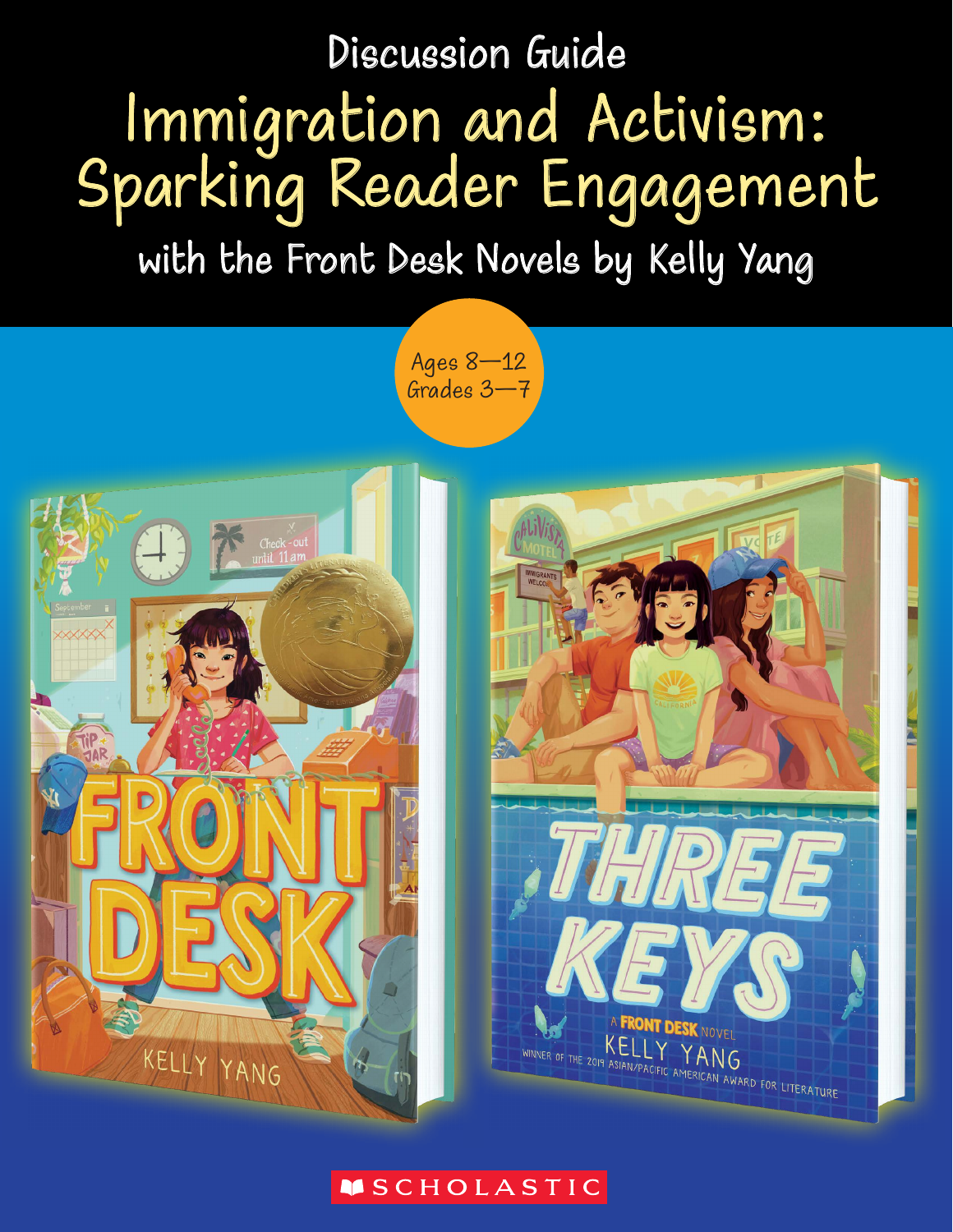#### Front Desk



**About the Book:** Mia Tang thought life would be awesome once her family moved from China to the United States: Disneyland, hamburgers, and a house! But actually, life in the United States isn't that great. However hard her parents work, they struggle to find and keep jobs. They can't afford hamburgers every day. But their luck seems to change when Mr. Yao hires them to work at the Calivista Motel! And the job even comes with a place to live! But it turns out life at the Calivista isn't easy. Mr. Yao is mean, greedy, and racist, the work is hard, and Mia is ashamed that her family doesn't live in a house. But on the bright side, Mia loves working the front desk and gets along well with the long-term motel residents. She also makes a new friend, Lupe. And when Mr. Yao announces his plan to sell the Calivista, Mia, her parents, and all the people they've befriended work together to figure out how to keep their home and newfound family together.

## Discussion Questions

- 1. At the beginning of *Front Desk*, Mia's mom says their family came from China to America "because it's freer here." (p. 4) What examples from the book support this statement? What examples from the book suggest otherwise?
- 2. Mr. Yao says his son "speaks good English" because he was born in the United States. (p. 6) What does it mean to speak "good English" and why is it important to Mr. Yao? Why might being born in a country impact someone's ability to speak that country's language? What are other ways someone could learn a language? What are some benefits of understanding multiple languages? How would you interact with someone whose level of fluency was different from yours?
- 3. Mr. Yao tells Mia's parents that they could tell who were "bad guys" by "how they look." (p. 10) How would you respond to someone who judged you based on your appearance?
- 4. Mia's parents celebrate their first day at the motel by stewing tea they had brought from China. What are some special foods from your culture that your family enjoys? What foods do you enjoy for celebrations and on holidays? What makes these foods and traditions important?
- 5. Mr. Yao says a good employee "knows their place." (p. 62) What does he mean? What does Mia think about this? What are some characteristics that make a good employee? In what ways are Mia and her parents good employees?
- 6. Mia, her parents, their fellow immigrant friends, and Hank experience a lot of unfair treatment. At one point Mia's mom says "we're immigrants . . . our lives are never fair." (p. 68) In what ways are Hank, Mia's family, and other immigrants treated differently, and why? What does Mia think about this? What do you think? How should people who receive—or see other people receive—unfair treatment respond?
- 7. Mia and her dad discuss the value of a penny that was printed with a mistake. He says, "A mistake isn't always a mistake . . . Sometimes a mistake is actually an opportunity." (p. 76) What does this mean? Can you think of any of your own experiences that you thought were mistakes but were actually opportunities?
- 8. Mia and Lupe discuss how some people are mean to them because they are both "brown" and "poor." (p. 81) Being both "brown" and "poor" is an example of intersectionality, which is when different social categories intersect to impact someone's experiences, often in a negative way. What are other examples of how race, gender, economic status, or other characteristics intersect to negatively impact someone's life in *Front Desk*?
- 9. Lupe explains to Mia that Americans are riding two different roller coasters, "one for rich people and one for poor people." (p. 81) What are some examples from the text that illustrate Lupe's statement? What would need to change in order for all Americans to "ride" the same "roller coaster"?
- 10. After Mr. Lorenz reports that his car was stolen, the police officers who visit Calivista take Hank aside to ask him additional questions. Hank later tells Mia, "This kind of thing happens to me . . . to all Black people in this country." (p. 100) What are some other examples of discriminatory treatment of Black people in *Front Desk*?
- 11. Mia's parents and some of the other immigrant Chinese characters had held more professional jobs that demonstrated their education when they were in China, but they work very different jobs upon moving to the United States. What examples from the book show why they continued to live in the United States despite their significant career shifts?
- 12. Mia wants to become a writer, but her mother thinks it's more practical to be good at math. Why does Mia's mother think it's important for Mia to be good at math? How does Mia react to her mother's comments? How would you react?
- 13. Mia writes a lot of letters to different people. Why does she write to each person? What does she accomplish with each letter?
- 14. Jason and Mia do not get along the first few months they know each other. How do they change throughout the book? What is their relationship like by the end of the book?

## Research Questions

- 1. Think of something important happening in your life and write a letter to someone who has the power to impact it. For example, you might write to a school board member or your congressperson.
- 2. Today, many people are protesting discriminatory treatment as part of the Black Lives Matter movement. What connections can you make between what happens in *Front Desk*, which takes place in 1993 (p. 5), and what is happening in the United States now?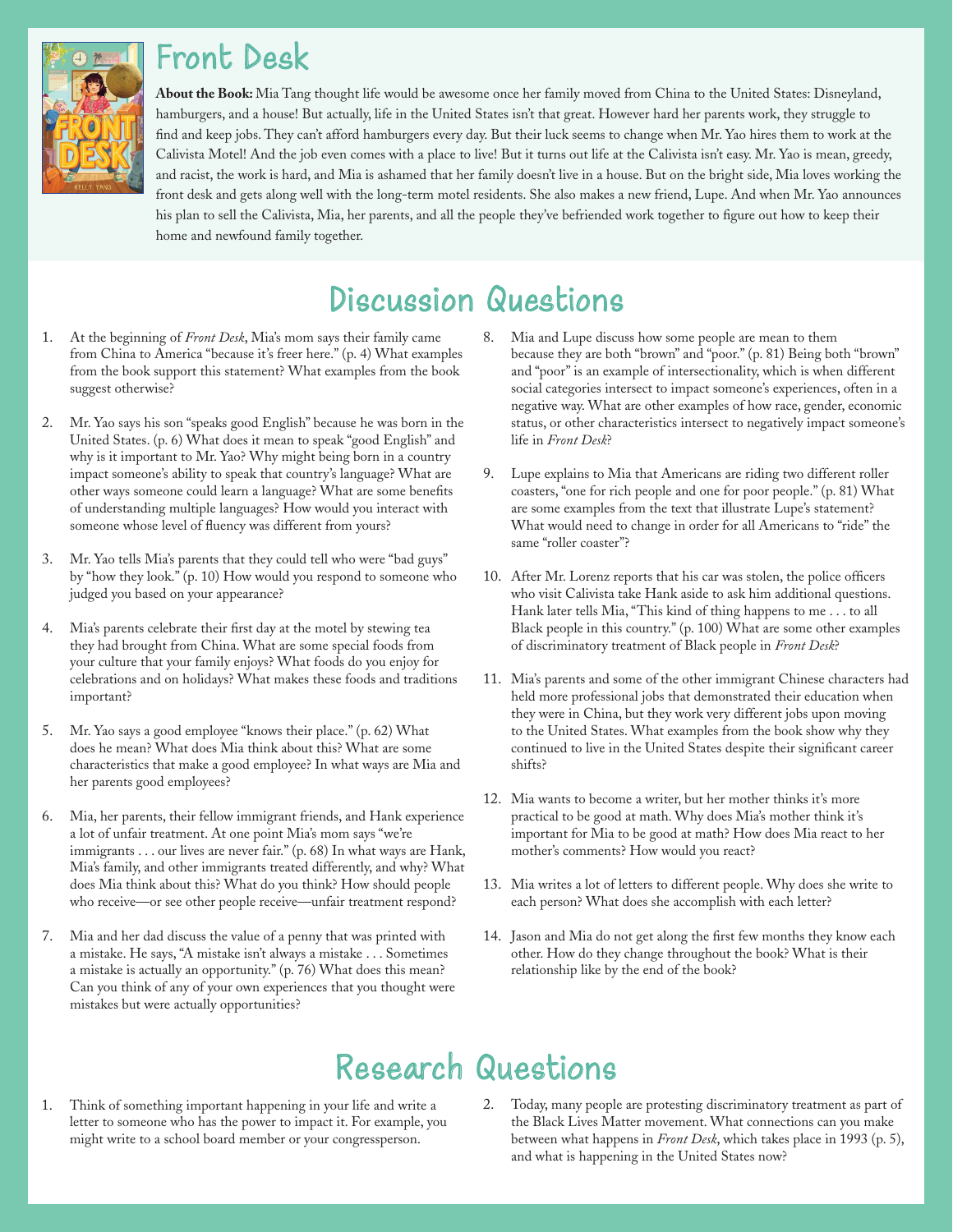### Three Keys



**About the Book:** Having purchased the Calivista Motel from Mr. Yao, Mia and her friends—the investors—seem to be doing great. But then Mia learns that Proposition 187, which would deny essential social services to undocumented immigrants, will be on the ballot in the upcoming election. As the Calivista Motel takes a public stance supporting immigration, the Motel's income takes a dip and investors begin to worry. Meanwhile, Mia's teacher Mrs. Welch makes hurtful statements about immigration and tells Mia that she isn't a very strong writer. And on top of all that, Lupe and Jason still aren't getting along! When Lupe confesses to Mia that her family is undocumented, Mia finally understands the reality of Proposition 187's harm. And when Lupe's father is detained and threatened with deportation, Mia and her community must once again work together to keep their families safe.

# Discussion Questions

- 1. Mia and her Calivista family work together to solve some pretty big problems. What are some of the challenges they are facing, and how do they solve them? What are some ways you can help other people with problems they're facing? What are ways that you would want other people to help you?
- 2. What are some of the arguments that people made for and against Proposition 187? What are people saying about immigration today?
- 3. Mia's dad says, "We are all immigrants in the same boat." (p. 31) However, as evidenced by Mia's and Lupe's different immigration stories, some immigrants end up having very different experiences once they are in the United States. What are some of the ways in which immigrants' experiences differ? What are the ways in which they are "in the same boat"?
- 4. Hank tells Mia, "Race might be a social construct, but racism's as real as the clouds." (p. 77) He also says that "there are racist people everywhere. You can't avoid them, and you certainly can't let them stop you." (p. 78) What does Hank mean? How can we work to end racism, and how do we make sure racism doesn't stop us from living out our dreams?
- 5. Mia's classmate Kareña shares a story about being discriminated against in a laundromat, while bystanders did not intervene. (p. 80) How does Mia intervene when she sees discrimination? What can you do when you see someone being discriminated against?
- 6. Mia says she and Lupe were "both girls with big hopes and dreams" but "one piece of paper." (p. 171) meant they live different lives. What are some of the similarities and differences in their lives?
- 7. Mia and her lawyer correct people when they say "illegal" instead of "undocumented." (p. 187) What distinguishes the two terms? Why is "undocumented" the correct word to use?
- 8. Mia, Lupe, and Hank attend a march protesting Proposition 187. What is the purpose of a protest? What do Mia and Lupe see, feel, and experience at the march? What are people around you protesting today?
- The day after the march, one newspaper headline read, "Sea of Brown Faces Marching Through Los Angeles Antagonize Voters" (p. 204), but this is not the headline Mia expected to see. Why does this headline surprise her? What do the word choices "Brown Faces" and "Antagonize" and "Voters" indicate about the perspective of the person who wrote the headline? Based on that wording alone, would you think that the people marching are voters or not? What might be the reason that someone would want to write the headline that way? Think of alternative headlines, based on Lupe and Mia's experience.
- 10. Mia, Lupe, and Jason's relationships with one another change throughout both *Front Desk* and *Three Keys*. What causes these changes? What do Mia, Lupe, and Jason realize about themselves, each other, and their friendship?
- 11. How do you see Mia's teacher Mrs. Welch changing throughout the book? What does this make you think about people's potential to change?
- 12. Mia says she didn't know of any Asian American writers, but that didn't stop her from believing she could be a writer. Do your role models look like you or have experiences in common with you? How do you want to be a role model for younger children as you grow up?

### Research Questions

- 1. *Three Keys* addresses several specific immigrant experiences—Mia's and 3. Lupe's—at a particular moment in time, but the migration of people and cultures has been happening all over the world for centuries. How has immmigration impacted the country we call the United States over time? How did it impact this land's original inhabitants?
- 2. Though Proposition 187 passes, it does not go into immediate effect. How does an idea become a law? What can voters do if they disagree with a law even after it passes? Are there any laws that you know of today that you think should not have passed? What can you do to change them?
- Housing insecurity is an issue for many of the characters in both *Front Desk* and *Three Keys*. Why and how do some people become housing insecure? What suggestions do you have for making sure people in your community are housed?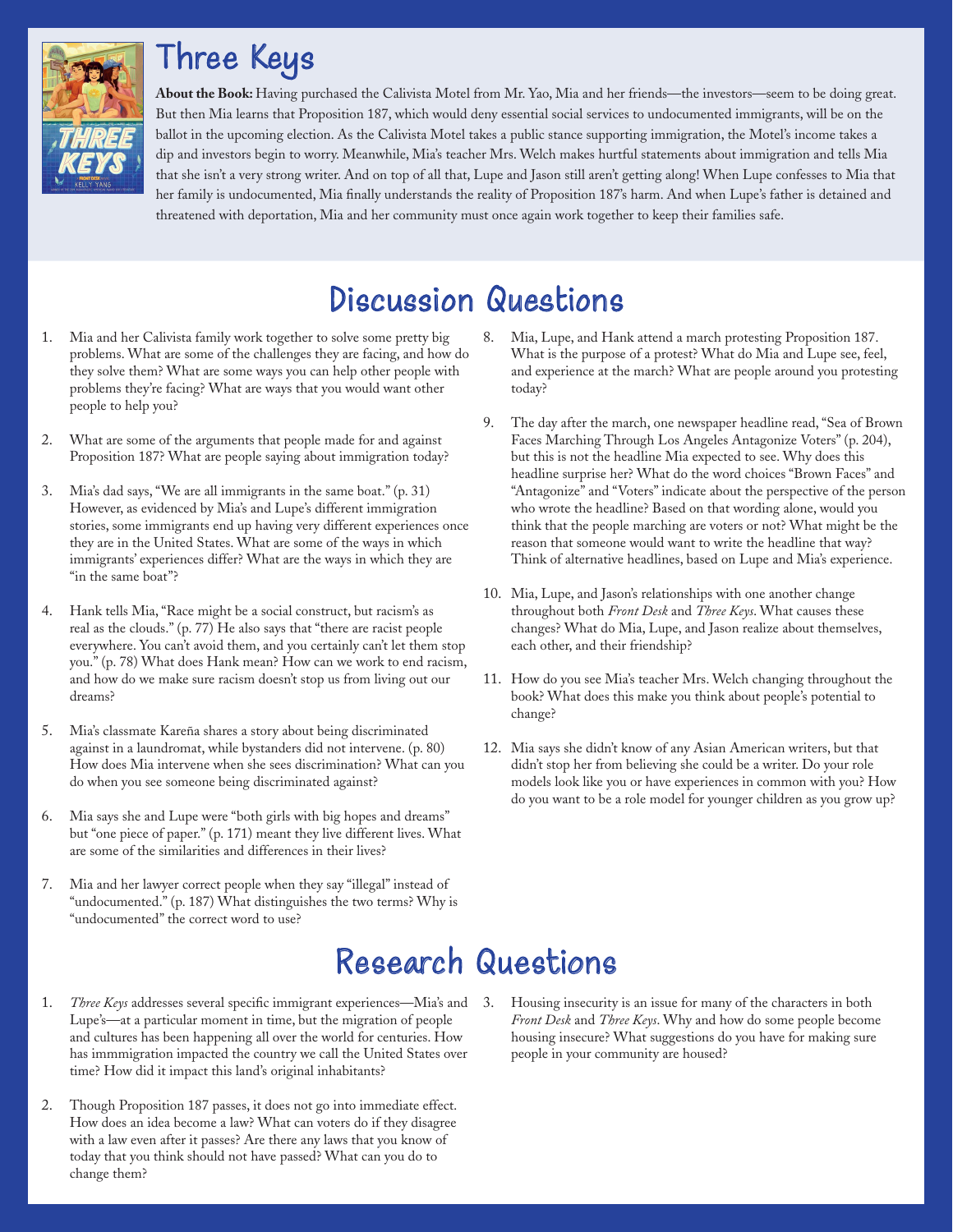## RESOURCES

#### Articles and Websites

- Arellano, Gustavo. "Prop. 187 Timeline: The Rise and Fall of California's Anti-immigrant Law." latimes.com/california/story/2019-10-06/proposition-187-timeline
- JACL Asian American History Overview. jacl.org/asian-american-history
- UPenn Asian American History. sas.upenn.edu/~rle/History.html
- UCLA Asian American Studies Library Guide. guides.library.ucla.edu/c.php?g=180439&p=1185603
- PBS History Detectives: Chinese Immigration. pbs.org/opb/historydetectives/feature/chinese-immigration
- Echeverria-Estrada, Carlos and Jeanne Batalova. "Chinese Immigrants in the United States." migrationpolicy.org/article/chinese-immigrants-united-states-2018
- Cooke, Nicole A. "Anti-Racism Resources for All Ages." padlet.com/nicolethelibrarian/nbasekqoazt336co

#### Organizations

- American Civil Liberties Union aclu.org
- Black Lives Matter blacklivesmatter.com
- Define American defineamerican.com
- Families Belong Together familiesbelongtogether.org
- Green Card Voices greencardvoices.org
- Showing Up for Racial Justice showingupforracialjustice.org

#### Books

- All books by Lisa Yee, Paul Yee, and Laurence Yep
- *America for Americans: A History of Xenophobia in the United States* by Erika Lee
- *Impossible Subjects: Illegal Aliens and the Making of Modern America* by Mae M. Ngai
- *The Making of Asian America: A History* by Erika Lee
- *Dear America: The Story of an Undocumented Citizen: Young Readers' Edition* by Jose Antonio Vargas
- *Good Enough* by Paula Yoo
- *In the Year of the Boar and Jackie Robinson* by Bette Bao Lord
- *Inside Out & Back Again* by Thanhhà Lai
- *New Kid* by Jerry Craft
- *Stand Up, Yumi Chung!* by Jessica Kim
- *Unidentified Suburban Object* by Mike Jung

## ABOUT THE AUTHOR



Photo: Harold de Puymorin

Kelly Yang is the author of *Front Desk*, which won the 2019 Asian/Pacific American Award for Literature and was chosen as a Best Book of the Year by multiple publications, including NPR, the *Washington Post*, and the New York Public Library. Kelly's family immigrated to the United States from China when she was a young girl, and she grew up in California managing the front desks of three different motels when she was 8-12 years old while her parents cleaned the room. She eventually left the motels and went to college at the age of 13, and is a graduate of UC Berkeley and Harvard Law School. She is the founder of The Kelly Yang Project, a leading writing and debating program for children in Asia and the United States. Her writing has been published in the *South China Morning Post*, the *New York Times*, the *Washington Post*, and the *Atlantic*. She is also the author of the young adult novel *Parachutes*. To learn more about her and the Front Desk books, visit frontdeskthebook.com.

Discussion guide written by Sarah Park Dahlen, an Associate Professor in the MLIS Program at St. Catherine University. Her research is on Asian American youth literature and transracial Korean adoption. She co-created the Diversity in Children's Books infographics and administered Lee & Low's 2015 Diversity Baseline Survey. She co-edits Research on Diversity in Youth Literature and co-edited Diversity in Youth Literature. Find her online at sarahpark.com and on Twitter @readingspark.